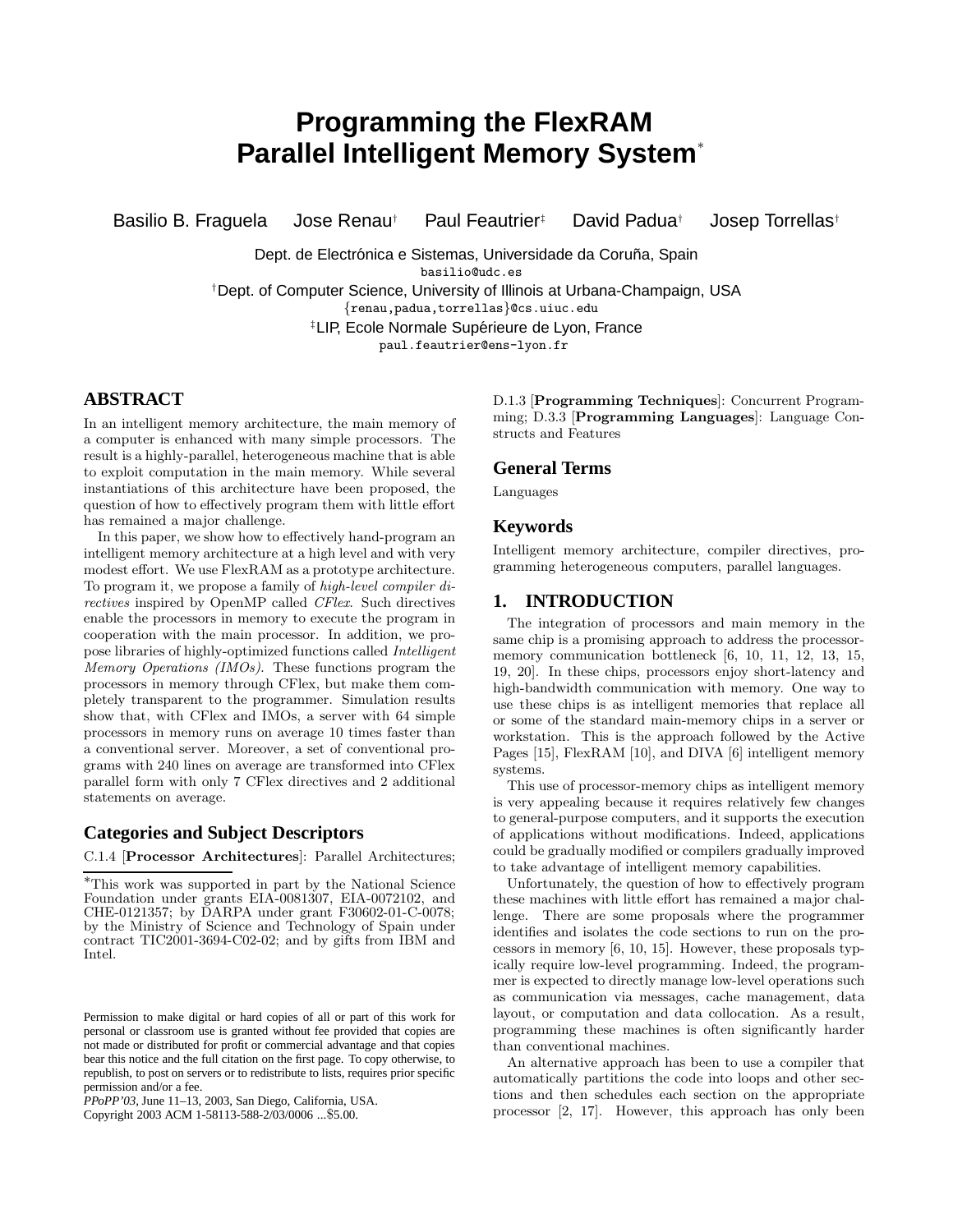tried for simple codes or for simple architectures; it has not been shown for a general heterogeneous system with many memory processors and a main processor. Moreover, it is well known that compilers fail to parallelize a wide range of programs.

In this paper, we present a set of compiler directives and necessary operating and run-time system support to handprogram an intelligent memory architecture at a high level and with very modest effort. The resulting applications are also well-tuned and easy to understand and modify. Our proposal is based on CFlex, a family of high-level compiler directives resembling those of OpenMP [14]. The CFlex environment gives the programmer high-level control over the assignment of computation to the main and memory processors, the layout of the data, and the synchronization between processors in a single-address space. By exposing the high-level architecture to the programmer, it unlocks the performance potential of the system. Moreover, the use of directives makes the programs easy to migrate to other platforms.

Applications can also profit from intelligent memory without the programmer having to be concerned with the architecture organization. This is possible with libraries of highly-optimized functions called Intelligent Memory Operations (IMOs). These functions program the processors in memory using CFlex, but make them transparent to the programmer.

Our discussion and evaluation of CFlex and IMOs are made in the context of FlexRAM [10]. Our simulation results show that, with CFlex and IMOs, a server with 64 simple processors in memory runs on average 10 times faster than a conventional server. Moreover, a set of conventional programs with 240 lines on average are transformed into CFlex parallel form with only 7 CFlex directives and 2 additional statements on average.

The rest of this paper is organized as follows: Section 2 outlines FlexRAM; Section 3 describes the operating and run-time system support; Section 4 describes CFlex; Section 5 presents IMO libraries; Section 6 discusses how CFlex can be applied to other intelligent memory architectures; Section 7 presents the environment that we use to evaluate CFlex and IMOs; Section 8 presents the evaluation; Section 9 discusses related work; and Section 10 concludes.

## **2. FLEXRAM ARCHITECTURE**

A FlexRAM system is an off-the-shelf workstation or server where some of the DRAM chips in the main memory are replaced by FlexRAM processor-memory chips [10]. Each FlexRAM chip contains DRAM memory plus many simple, general-purpose processing elements called PArrays. To the main processor of the system, which we call PHost, the resulting memory system appears as a versatile accelerator that can off-load memory-intensive or highly-parallel computation. While the machine can have multiple PHosts, in this paper we consider a single PHost system. Each PArray can be programmed independently and, therefore, PArrays can execute MIMD code. PHost and all PArrays share a single address space. Finally, if the PHost runs legacy applications, the memory system appears as plain memory. A FlexRAM system is shown in Figure 1.

The architectural parameters of a FlexRAM chip have been upgraded from [10]; the new parameters are described in [22]. In this upgraded design, each FlexRAM chip has 64



Figure 1. A FlexRAM intelligent memory system.

PArrays, a FlexRAM chip controller (FXCC) that interfaces the PArrays to the PHost, and 64 Mbytes of DRAM organized in 64 banks. Each PArray has an 8-Kbyte write-back data cache and a 2-Kbyte instruction cache (Figure 2). A FlexRAM chip has a 2-D torus that connects all the on-chip PArrays. Moreover, all the FlexRAM chips are connected to a communication bus called the FlexRAM bus. With these links, a PArray can access any of the memory banks in its chip and in other FlexRAM chips.



Figure 2. Structure of a PArray and a memory bank inside a FlexRAM chip.

PArrays use virtual addresses in the virtual address space of the application run by the PHost. Each PArray has a small TLB that contains some entries from the PHost's page table. PArrays serve their own TLB misses. However, they invoke the PHost OS for page faults and migrations.

#### **2.1 Interprocessor Communication**

Since the memory system interconnect of a FlexRAM machine is off-the-shelf, FlexRAM chips cannot be masters of it. As a result, any communication between PArrays and PHost has to be done in one of two ways: through memory or via memory-mapped registers in the FXCCs. Memory communication involves writing and reading a memory location, and is typically used to pass the input arguments and outputs of the tasks executed on the PArrays. FXCC register communication involves writing and reading special registers in the FXCCs, and is used for commands and ser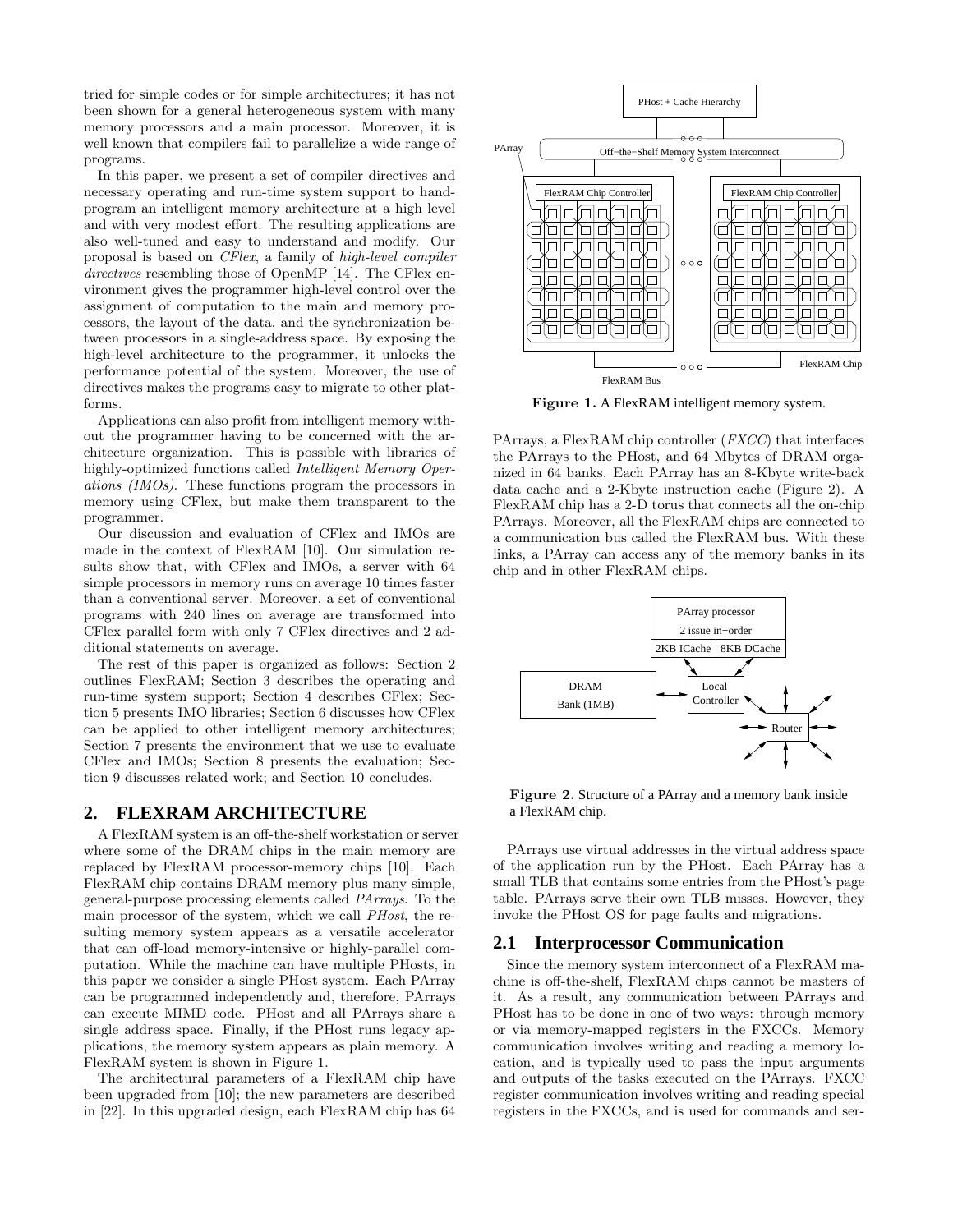vice requests. We consider FXCC register communication next.

The PHost communicates with the PArrays to spawn tasks on them, answer service requests, and order maintenance operations such as flushing cached pages or invalidating TLB entries. In all cases, the PHost issues a command to an FXCC register and passes two words, namely the address of the routine to execute and a pointer to the input argument buffer. The FXCC stores this information and passes it to the corresponding PArray(s).

A PArray communicates with the PHost to request a service, such as the handling of a page fault. In this case, the PArray writes to a register in its FXCC. The FXCC cannot deliver this request to the PHost because FlexRAM chips cannot be masters of the memory system interconnect. Consequently, the PHost has to periodically poll the FXCCs to check for requests.

## **2.2 Synchronization**

Each FXCC manages a set of locks that can be acquired and released by the PHost and by the on- and off-chip PArrays. Upon a request for a free lock, the FXCC where the lock resides grants ownership to the requester. If the lock is currently taken, the FXCC is able to queue up a certain number of requests, and reply to each of them when it can grant ownership. If the number of requesters exceeds a certain threshold, the FXCC replies back with a "busy" message.

#### **2.3 Data Coherence**

A FlexRAM system lacks hardware support for cache coherence between the PHost and PArrays. Data coherence is maintained by explicit (total or partial) cache writeback and invalidation commands [17]. Specifically, before the PHost initiates a PArray task, it writes back the dirty lines in its caches that contain data that may be read by the PArray task. This ensures that the PArray sees the correct version of the data. Moreover, before the PHost executes code that may use results from a task executed by a PArray, the PHost invalidates from its caches the lines with data that may have been updated by the PArray. This ensures that the PHost does not use stale data. As for a PArray, when it completes a task, it writes back its dirty cache lines and invalidates its small cache. The PArray caches also include a dirty bit per word, so that only the modified words actually update memory. This is done to tolerate false sharing between PArrays.

#### **3. OPERATING & RUN-TIME SYSTEM**

To use the FlexRAM system, we need several extensions to the OS of the PHost and a small per-PArray kernel. In general, the PHost OS is in charge of all the I/O operations, PHost CPU scheduling, and virtual memory management. The PArray kernel manages the PArray's TLB, and the spawn and termination of local tasks. In addition, we wrote a library-based user-level run-time system for both PHost and PArrays that improves the programmability of the machine. In the following, we describe the management of virtual memory and the user-level run-time system.

#### **3.1 Managing Virtual Memory**

PHost and PArrays share a common view of the address space of the tasks that cooperate in the execution of an application. The PArray kernel reads the page table of the process and updates its local TLB. However, only the PHost OS can update the page table, perform page swapping, or migrate pages.

To maximize access locality, the PHost OS tries to map the virtual pages that a PArray references, to physical pages located in the PArray's local memory bank. Currently, we support this approach with a "first-touch" mapping policy, where the first PArray to reference a given page becomes its owner and allocates it locally.

The PHost OS cooperates with the PArray kernels to keep the PArray TLBs coherent when the page table changes. Specifically, there is a shared software structure that contains, for each page mapping, the list of PArrays that cache it in their TLBs. This structure is updated by the PArray kernels as they update their TLBs. Before the PHost OS moves a page to disk, it informs all the PArrays that cache the mapping of that page in their TLBs. Then, the corresponding kernels invalidate that TLB entry and the relevant cache lines. The structure described is also used in other situations when the PHost OS modifies the page table, such as when it migrates pages.

#### **3.2 User-Level Run-Time System**

The PHost and PArray user-level run-time system performs task management, synchronization, heap memory management, and polling. We consider these functions in turn.

Tasks are spawned by the user-level run-time system. Each task has an associated software buffer that contains the task input data that is not shared and, sometimes, the results of the task. The former includes private copies of global variables that the task needs; the latter is not necessary if all the results are stored in shared memory structures. To start a task in a PArray, the PHost run-time system fills the inputs in this buffer and then sends a spawn message to the FXCC of the FlexRAM chip where the task is to run. The PHost can then use the run-time system to spin on a location in the buffer that the PArray task will set when it finishes. PArrays cannot spawn tasks.

The run-time system also includes synchronization routines that use the FXCC locks, often building higher-level constructs such as barriers.

The run-time system also performs heap memory management, including parallel allocation and deallocation of heap space by the PArray tasks. Standard malloc and free functions are used, both in the PHost and PArrays. Those in the PArrays operate on local pages of the heap that the PHost run-time system has allocated, assigned to that particular PArray, and requested that the OS map them in that particular PArray's local memory bank. When the PArray task runs out of local heap, it asks for more to the PHost run-time system.

Finally, another function of the run-time system in the PHost is to poll the FXCCs to detect PArray requests.

Note that the run-time system exports its functions and variables not only to the compiler but also to the programmer. The complete description of its interface is found in [5].

## **4. CFLEX**

To exploit the functionality of FlexRAM while keeping the portability of the programs, we program the FlexRAM system using a family of compiler directives. Our computational model requires these directives to be able to express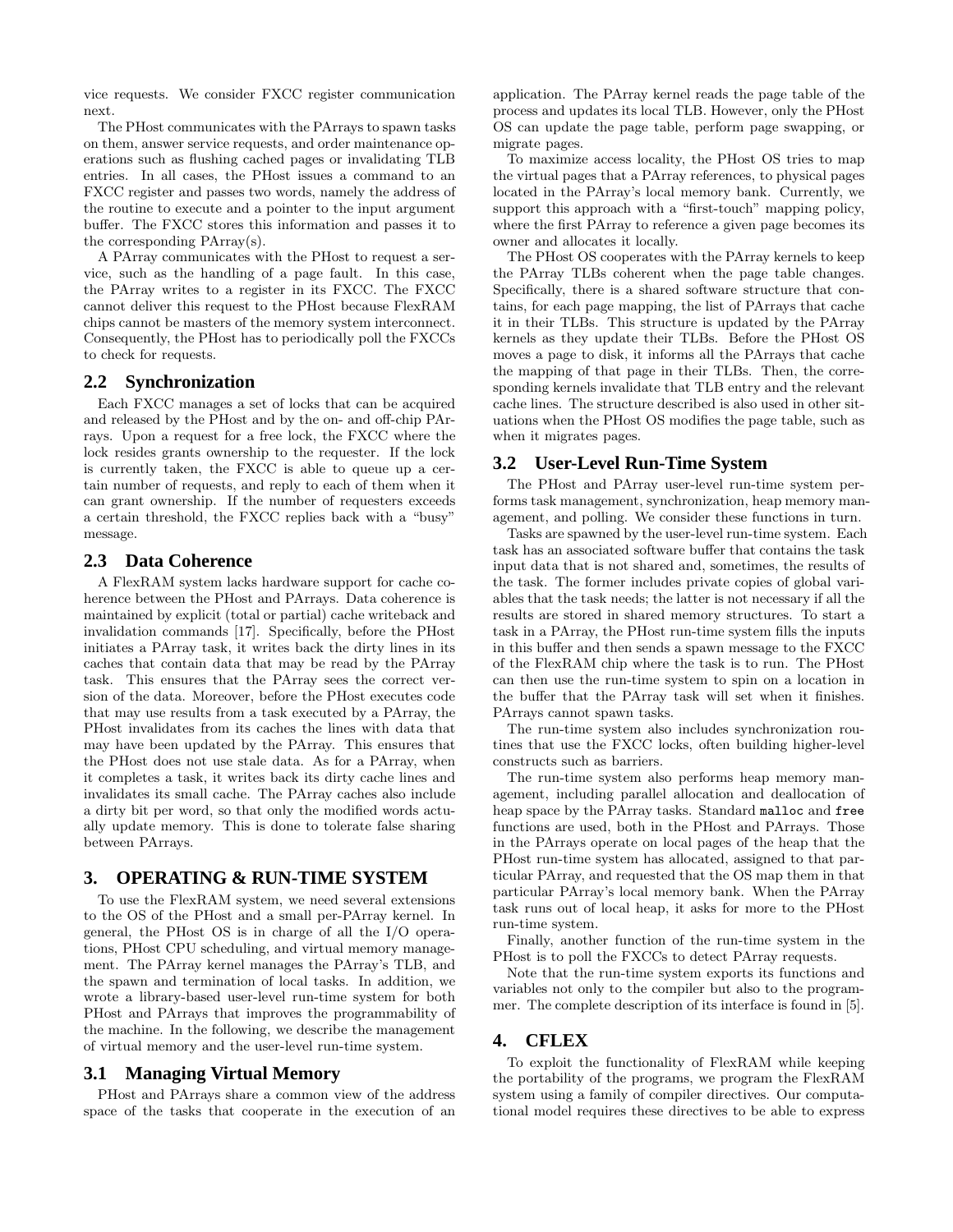the task partitioning between the PHost and the PArrays, and the synchronization between the generated tasks. Other desirable properties are scalability as the number of processors available in memory increases, and hiding as much system details as possible from the programmer. It is also important that the directives be powerful and flexible, so that they allow the generation of parallel programs that are easy to read and modify for a wide class of problems.

The last objective is essential for our environment because of the nature of the applications that are most suitable for our kind of architecture. Specifically, the PArrays are much simpler than the PHost, have a lower clock rate, and lack floating-point units. This means that they are not particularly well suited to speed up typical parallel applications based on floating-point operations and loops that use regular, cache-friendly data structures. Instead, the PArrays' most valuable property is their low memory access time, which allows them to accelerate irregular, memory-intensive applications. This is an interesting challenge for the design of our family of directives. Indeed, currently available parallelization directives such as OpenMP [14] or HPF [8] are especially oriented to loop-parallel codes, and are not well suited for irregular applications like those using pointers or indirect accesses.

CFlex is a family of directives that addresses these issues. The structure of CFlex directives is similar to that of OpenMP directives. We implemented CFlex as annotations to the C language, and use C in the discussion below. However, CFlex can be easily used with other languages like FORTRAN.

The general structure of a CFlex directive is

#### #pragma FlexRAM directive-type [clauses]

CFlex directives may be classified in three groups:

- *Execution modifiers* indicate how a given segment of code should be executed. These are the most widely used directives. They include the requests to spawn a given portion of the program for execution on a given processor or group of processors.
- Data modifiers request that data structures satisfy certain conditions. An example are directives to pad one of the dimensions of an array to make its size a multiple of the page size.
- Executable directives are instructions that must be executed by the parallel program. Examples of this class include barriers or prefetch operations.

In the following, we briefly discuss the three kinds of directives and then show some examples of their use. A complete description of CFlex can be found in [5].

#### **4.1 Execution Modifiers**

These directives partition the computation into PHost and PArray tasks, and synchronize tasks. The most important execution modifier directives are phost and parray, which specify the kind of processor where the statements that immediately follow them should be executed. Since PArrays cannot spawn new tasks, these directives may only appear in the code executed by the PHost, and they will spawn either a new PHost task or a PArray task. A series of optional clauses enrich the semantics of the directive:

- on home $(x)$  specifies that the task should be executed on the PArray whose local memory bank contains the  $x$ data structure. If the directive-type is phost, then this clause only has effect when the target computer is a NUMA machine. In this case, it specifies that the new task should be run on the PHost whose local memory contains x.
- sync/async specifies whether the task spawning the new task must stop until the new task finishes (sync) or it can continue (async). The default is sync. A task does not finish until all the tasks that it has spawned have finished. CFlex only allows the creation of asynchronous tasks inside the syntactical scope of a synchronous task. The end of a sync task  $T$  can therefore be used as a synchronization point of all the tasks spawned inside  $T$ . This approach is powerful, flexible, and simple as will be illustrated in Section 4.4.
- if (cond) controls the execution of the directive where it appears. The directive is executed only if cond is true.
- else also controls the execution of a directive. The directive is executed if the cond in the if clause in the immediately preceding directive is false. Note that execution modifiers cannot be nested for the very same piece of code. Therefore, there is no need to implement symmetric conditionals.
- shared, private, lastprivate, firstprivate, reduction have the same semantics as the directives of the same name in OpenMP. In contrast to OpenMP, CFlex allows them to apply to only one part of a structure, such as one field of a struct or one element of a vector.
- flush specifies variables such that, if their corresponding lines are dirty in the PHost cache, the lines are written back to memory. This is done so that the PArray(s) executing the  $task(s)$  have access to the latest version of the data they require in memory. If the task is to run on a PArray and this clause is not present, the compiler writes back to memory all the dirty lines in the PHost cache. The programmer can use this clause to restrict the writeback to a certain set of variables.

Note that the ability to spawn new PHost tasks allows CFlex to express parallelism in systems without processing in memory. In this case, the on home clause is useful to control locality of execution when the PHosts belong to a NUMA machine.

A migrate clause could be added in the future to designate shared data structures whose pages should migrate to the first PArray or PHost that touches them after the task(s) created by this directive begin their execution. However, page migration can be very costly.

A third execution modifier is critical, which declares a code segment as a critical section with a given name. All the critical sections with the same name are mutually exclusive. This is accomplished through the use of the same FXCC lock for all of them. This directive can take the single optional clause flushinval that specifies the variables that may be written within the critical section, or read in the critical section and written somewhere else. In this case, the cache lines with such variables are written back from the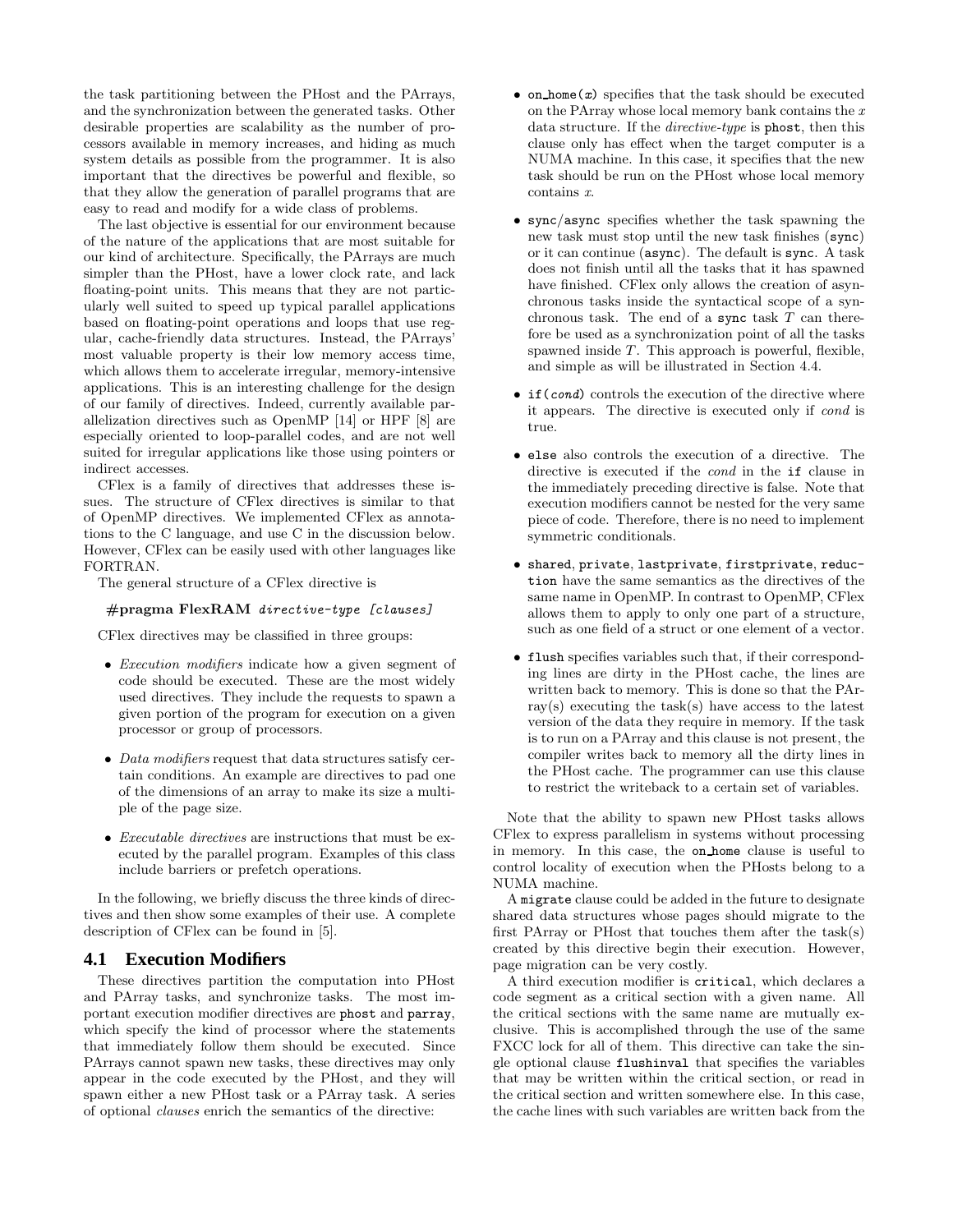processor's cache (if dirty) and invalidated before entering the critical section. This forces the processor to read the latest version of the variables in the critical section. Moreover, these cache lines are written back to memory (if dirty) when the processor exits the section. This enables the next processor that will enter the critical section to access the new version of the variables. If the flushinval clause is not present, the operations described are performed on the whole cache.

## **4.2 Data Modifiers**

We propose three directives of this kind, namely alignable, page aligned, and align. The first two directives can precede the declaration of a C struct or union and instruct the compiler to pad the data structure to align it. Specifically, the alignable directive increases the size of the data structure until it becomes a power of two; the page aligned directive increases the size until it becomes a multiple of the page size. Finally, the  $align(array\_name[]'. . . )$  directive aligns a dimension of the array array name to a page boundary. The dimension is specified by the number of squarebracket pairs in the directive.

#### **4.3 Executable Directives**

CFlex has several executable directives that perform a variety of functions. As an example, the barrier directive implements a barrier for n processors using FXCC locks. As another example, the **flush** directive specifies a series of variables to write back to memory if the corresponding lines are dirty in the cache of the processor. This directive takes the optional invalidate clause, which additionally causes these lines (or a subset of them) to be invalidated after the potential writeback.

#### **4.4 Examples**

To gain more insight into the CFlex directives, we now show several simple examples of their use. A first example involves traversing a linked list and performing some processing on each of its nodes in parallel (Figure 3). The first directive in the figure generates a synchronous (sync) task in the PHost that will execute a whole loop. Note that generating a synchronous task in the same processor has no overhead. The purpose of this directive is simply to provide a context for synchronization of the tasks that are spawned by each iteration the loop. Each one of these tasks executes on the PArray whose local memory bank contains p->data.

```
#pragma FlexRAM phost sync
 for(p = head; p != NULL; p = p->next)#pragma FlexRAM parray async on_home(*(p->data)) \
                             firstprivate(p)
   process(p->data);
```
Figure 3. Parallelized linked-list processing using the sync and async clauses.

Each one of these asynchronous tasks receives a privatized copy of the value of pointer p for the corresponding iteration, and processes a node from the list. Since these tasks are asynchronous, the PHost task continues to iterate the loop and spawn tasks until it reaches the end of the loop. Then, the synchronous task waits for all of the asynchronous (async) tasks to complete. When they do, the synchronous task finally completes.

In this example, we have illustrated the general scheme used to parallelize a loop: declare the loop as a synchronous task and each of its iterations as an asynchronous one. Since loops are the most common source of parallelism, we have extended CFlex with a pfor clause that tells the compiler to break the loop following it into a series of asynchronous tasks and wait for their completion before continuing. Thus, the previous loop can be re-written using a pfor clause as shown in Figure 4. Note that although OpenMP is largely designed for loop parallelism, a parallel version of this loop in OpenMP would require the use of the ordered clause and/or a rearrangement of the code, which would be less readable and efficient.

```
#pragma FlexRAM parray pfor on_home(*(p->data)) \
                              firstprivate(p)
  for(p = head; p := NULL; p = p-\text{next})
    process(p->data);
```
Figure 4. Parallelized linked-list processing using the pfor clause.

A more complex parallelization scheme is required when there are portions of code that must be run sometimes in the PHost and sometimes in the PArrays. An example is shown in Figure 5. The example implements the routine that allocates the tree in the TreeAdd application from the Olden suite [16]. The routine allocates a binary tree of height level. Our parallelization strategy selects a level cutlevel. The nodes below that level are allocated by the PArrays and the nodes in that level and up to the root (highest level) are allocated by the PHost. Recall that the runtime system allows the PArrays to allocate and deallocate heap memory in parallel (Section 3.2).

```
tree_t *TreeAlloc (int level) {
  if (level == 0) return NULL;
  else {
    struct tree *new, *right, *left;
    new = (struct tree *) malloc(sizeof(tree_t));
#pragma FlexRAM phost if (level >= cutlevel)
    {
#pragma FlexRAM parray async if (level == cutlevel)
#pragma FlexRAM phost async else
      left = TreeAlloc(level-1);
#pragma FlexRAM parray async if (level == cutlevel)
      right=TreeAlloc(level-1);
    }
    new-val = 1:
    new->left = (struct tree *) left;
    new->right = (struct tree *) right;
    return new;
  }
}
```
#### Figure 5. Parallelized tree allocation.

The tree is allocated top down starting at the root. As long as the level == cutlevel condition is not satisfied, TreeAlloc is called by the PHost. Under these conditions, however, the PHost spawns a new task on the PHost to build the left subtree of each node. We follow the approach of creating multiple PHost tasks to avoid modifying the original code. When cutlevel is reached, both the left and right subtree allocation tasks are run on PArrays. Note that a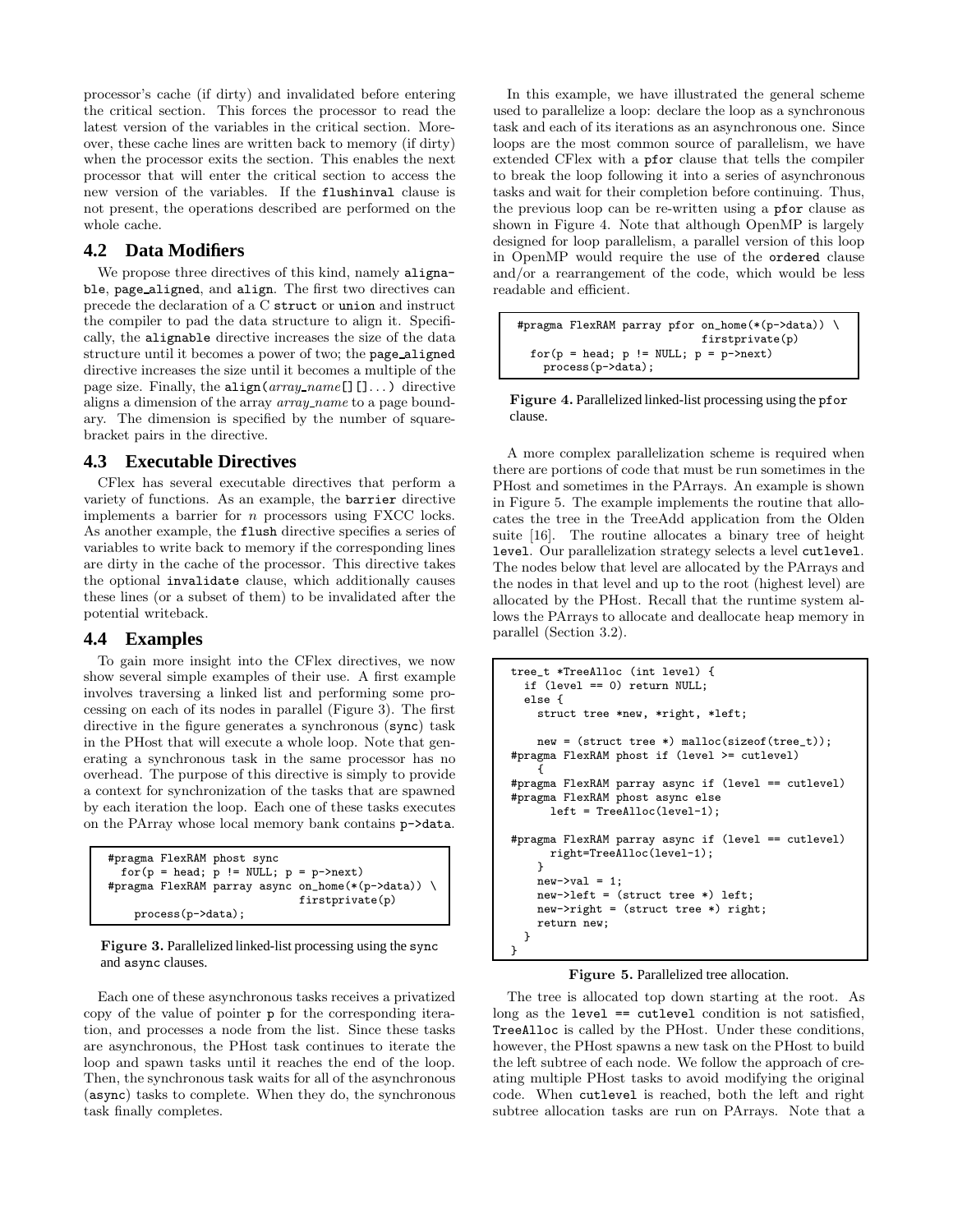single PArray task allocates a whole subtree. This is because PArrays ignore the phost and parray directives, since they cannot spawn new tasks. With this support, a whole subtree is allocated in a local memory bank. The resulting partitioning of the work is shown in Figure 6. In the figure, the dashed lines represent the spawn of a new task on the PHost. If there is not enough space in a memory bank to keep a whole subtree, some pages are allocated from another bank, and the PArray accesses them remotely. To avoid these remote accesses, it is better to choose a cutlevel that guarantees that a subtree built by a PArray fits in its local memory bank.



Figure 6. Partition of the work between the PHost (level cutlevel and above) and the PArraysforthe code in Figure 5.

This work-partitioning strategy may be applied to any parallel processing of tree data structures. For example, the second step of the TreeAdd application is a reduction that adds the values stored in all the nodes of the tree; we have parallelized it in the same way as the allocation. As an additional optimization, the task that adds the values in a subtree built by a PArray is spawned using the on home clause to ensure that the reduction is performed by the PArray that owns the subtree. This approach exploits locality.

Our compiler generates two versions of the routine in Figure 5, one for the PHost and one for the PArrays. While the PHost version includes the code associated with the directives, the PArray version does not. The reason is that PArrays cannot create new tasks, so these directives do not apply. Recall also that PHost and PArrays have different ISAs. Consequently, the back-end compiler has to generate two versions anyway, even if the high-level code is exactly the same for both kinds of processors.

Finally, we consider an example where several data structures need to be processed together. In this case, while we can use the on home clause to ensure that accesses to one data structure are local, the accesses to the other data structures may end up being remote. To address this problem, we could use a migrate clause to migrate the pages of the remote data structures, but the overhead could be high. Instead, an approach that often works is to make use of the first-touch page-placement policy of our OS. With this support, we may implicitly align at the page level the data structures that are used together throughout the code.

As an example, Figure 7 shows two loops in the Swim application from the SPEC OMP2001 suite. In the figure we use the FORTRAN form of the CFlex directives. The first loop is from the INITAL routine and contains the first accesses in the program to vectors UOLD, VOLD and POLD. The on home clause forces iteration J to be executed by the PArray that holds element (1,J) of matrix U. This PArray is also the first processor in the system to access column J of UOLD, VOLD, and POLD. As a result of our first-touch policy,

the OS places the pages that contain such columns in the local memory bank of the same PArray. The same strategy was used in previous loops to place the pages containing the columns of matrices U, V, and P. If the column sizes are (or can be made) such that the columns can be aligned to page boundaries, and each matrix starts at a page boundary, then all the accesses in the code end up being local. Figure 8 shows the resulting data layout assuming that each memory bank ends up allocating 8 columns from every matrix. In the figure, each box inside a memory bank represents a pagealigned chunk of memory that extends over several pages.

```
C$FlexRAM parray pfor on_home(U(1,J)) private(I)
      DO J=1, NP1
       DO I=1, MP1
          UOLD(I, J) = U(I, J)VOLD(I,J) = V(I,J)POLD(I, J) = P(I, J)END DO
      END DO
      ...
C$FlexRAM parray pfor on_home(U(1,J)) private(I)
      DO J=1,N
       DDT=1 M
          UOLD(I,J) = U(I,J) + ALPHA * ...VOLD(I,J) = V(I,J) + ALPHA * ...POLD(I,J) = P(I,J) + ALPHA * ...U(I,J) = UNEW(I,J)V(I,J) = VNEW(I,J)P(I,J) = PNEW(I,J)END DO
      END DO
```
Figure 7. Alignment of data structures using the on home clause and the first-touch page-placement policy.



Figure 8. Alignment of the matrix columns from the first loop in Figure 7. In the figure, each box inside a memory bank represents a page-aligned chunk of memory that extends over several pages.

When related data structures are referenced later in the code, we have to distribute the corresponding loop among the PArrays following the same policy. This is illustrated in the second loop of Figure 7, taken from the CALC3 routine.

Overall, note that none of the examples in this section required adding or modifying any line of the original sequential code. All the parallelization semantics have been expressed by means of compiler directives. This is fairly typical of the codes that we have parallelized using CFlex.

## **5. INTELLIGENTMEMORYOPERATIONS**

The family of compiler directives presented in the previous section enables the parallelization of a large set of codes and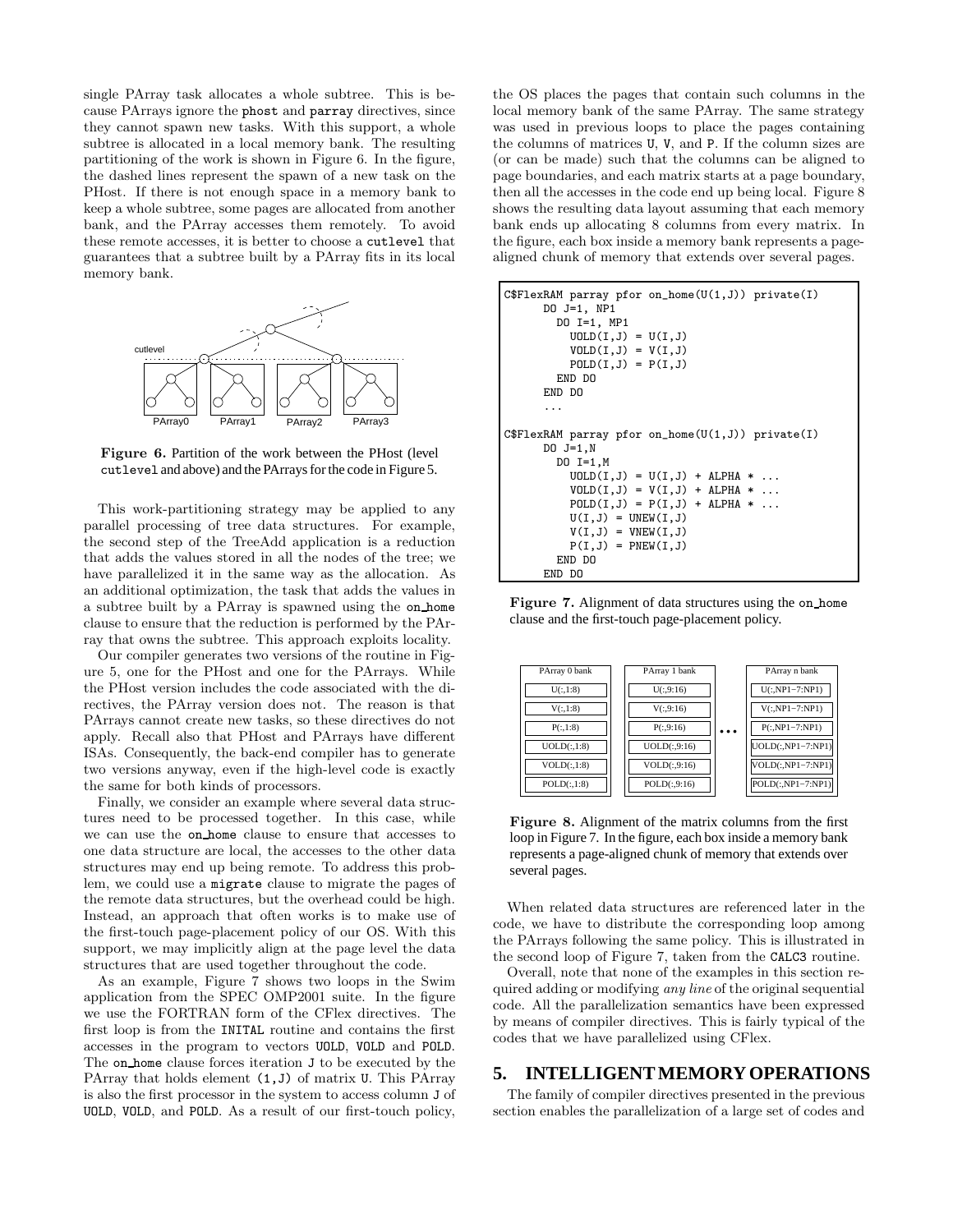| <b>Function Description</b>       | Abstract Expression                         | Syntax                        |
|-----------------------------------|---------------------------------------------|-------------------------------|
| Apply func f with arg a           | exec $f(v(i), a)$ , $0 \le i \le N$         | Vector $apply(v, f, a)$       |
| Search element that fulfills      | ret any $v(i)$ such that                    | $Vector\_search(v, f, a)$     |
| condition f with arg a            | $f(v(i), a) \neq 0, 0 \le i \le N$          |                               |
| Generate vector with the result   | $v2(i)=f(v(i),a)$                           | $v2=Vector map(v, f, a)$      |
| of applying func f with arg a     | $0 \leq i \leq N$                           |                               |
| Reduce vector applying func f,    | ret $f(\ldots, f(f(a,v(0)), v(1)), \ldots)$ | Vector reduce $(v, f, a)$     |
| whose neutral element is a        | where $f(a,x)=x$                            |                               |
| Process together two vectors and  | $v3(i)=f(v(i), v2(i), a)$                   | $v3=Vector map2(v, v2, f, a)$ |
| an arg a, generating a new vector | $0 \le i \le N$                             |                               |

Table 1. Examples of IMOs for vector containers.

the exploitation of locality while hiding many of the system details from the programmer. However, to develop efficient programs, the programmer must be aware of the existence of the FlexRAM chips and must decide how to partition and coordinate the work between the PHost and the PArrays.

All these details can be hidden and performance can be improved with the use of library routines. Specifically, we propose the use of a library of Intelligent Memory Operations (IMOs). IMOs are encapsulated operations that make use of the PArrays. IMOs perform common operations on data structures that are often used in programs.

Simple examples of IMOs are finding the minimum value in a vector of numbers or adding two matrices. Other, more structured examples of IMOs are STL classes [18]. Such IMOs may define and operate on containers such as vectors, lists, hash tables, or sets. They may make use of the intelligent memory to perform parallel allocations and deallocations, searches, insertions, retrievals, and other computations on the elements in the containers. Some examples of IMOs for vector containers are proposed in Table 1.

To make code containing IMO calls portable to conventional machines, IMO libraries implement two versions of the functions provided to the programmer: one to be used when no FlexRAM chips are detected in the system, and another one programmed in CFlex that exploits the capabilities of the FlexRAM chips. Both versions should be highly optimized and completely hide from the programmer issues such as task partitioning, scheduling, and synchronization.

## **6. OTHER ARCHITECTURES**

There are other architectures that, like FlexRAM, have many simple processors in main memory that cooperate with the main processor. Examples of such architectures are Active Pages [15] and DIVA [6]. For these architectures, CFlex and IMOs can provide appropriate programming support.

CFlex provides a solution to the computational issues involved in the programming of Active Pages [15]. These issues are: partitioning between processor and memory, coordination, computational scaling with the number of memory processors and their associated memory, and data manipulation. The last issue is particularly related to the use of IMOs. In fact, [15] illustrates the advantages of Active Pages for data manipulation using an implementation of the STL array class that exploits Active Page functions, very much in the line of our IMOs.

DIVA [6] can also be programmed using explicitly-parallel programming languages that permit some programmer control of locality, as is the case for CFlex. Besides, like Flex-RAM, DIVA also needs support from the language/compiler to keep the host cache coherent with the memory processors using write-backs and invalidations, although the processors in memory lack data cache.

However, there are differences that seem to make Active Pages and DIVA more sensitive than FlexRAM to the data placement. Thus, extensions of CFlex to specify placement and alignment of data structures would be very useful for both architectures when the implicit alignment used in this paper is not enough. In the case of Active Pages, the problem is that all the communications between the memory processors are serialized through the PHost. As a result, the PHost may become a bottleneck when poor data placement results in many non-local accesses.

In DIVA, the exchange of data between memory chips requires the use of messages called parcels. Passing a parcel involves software processing by either user- or supervisorlevel code at both ends [7], which makes it slower than the hardware approach followed by FlexRAM. Consequently, it would also be important for a CFlex programmer to maximize locality. Moreover, a CFlex compiler may improve performance by inserting efficient code required to manage the message passing when the communication between tasks is regular enough. If this is not the case, an implicit mechanism such as an interrupt with its service routine, could be provided by the run-time system to request non-local data each time that it is needed.

## **7. EVALUATION ENVIRONMENT**

For our evaluation, we use an execution-driven simulation infrastructure that can model aggressive out-of-order superscalar processors and complete memory subsystems.

## **7.1 Architecture Modeled**

Our baseline architecture is a workstation with a highperformance 1.6 GHz five-issue PHost processor similar to IBM's Power4 [3]. The performance of this workstation is compared to that of two upgraded versions of it: one where the plain main memory is replaced by a single FlexRAM chip, and one where it is replaced by two FlexRAM chips.

The main architectural parameters of the system modeled are shown in Table 2. In the table, the times for each processor are measured in terms of that processor's cycles. Note that the PHost is very powerful, has a large L2 cache, and is able to sustain many simultaneous memory accesses. Consequently, the baseline architecture is very aggressive. On the other hand, recent advances in merged logic-DRAM technology have enabled the integration of high-speed logic with high-density memory in the same chip [9]. Consequently, we have set the frequency of the PArrays to be 75% of that of the PHost. Recall that each FlexRAM chip has 64 PArrays. As shown in Table 2, these PArrays are much simpler than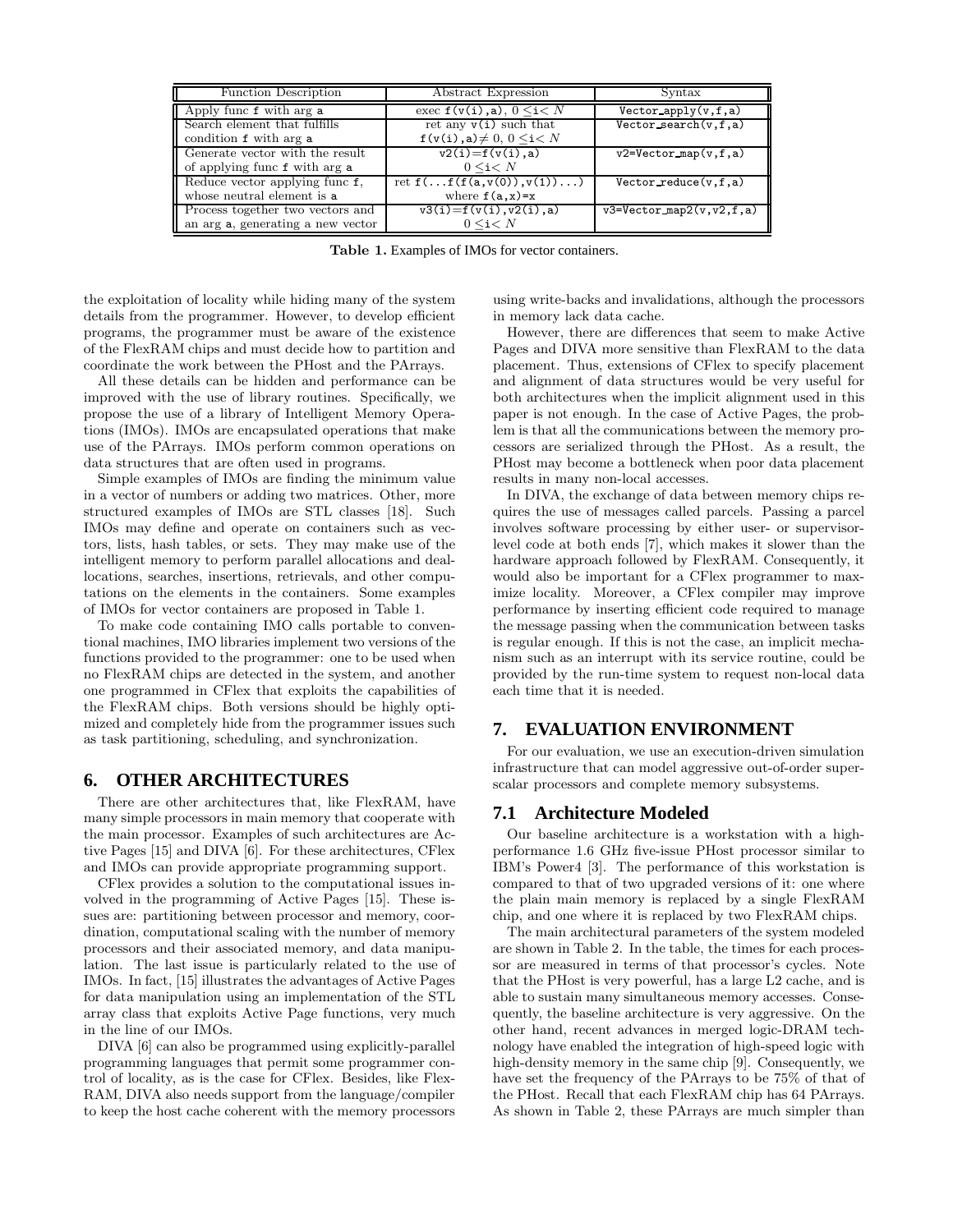the PHost. Specifically, each PArray has a single integer adder and shares an integer multiplier with 3 other PArrays. Moreover, PArrays lack floating-point hardware, which they emulate in software. We assume that the latencies of emulating a floating-point add/subtract, multiply, and divide/sqrt operation are 3, 10, and 80 cycles, respectively.

| <b>PHost Processor</b>                                                                                                                                                                        | PHost Caches                                                                                                                                                                          | Bus & Memory                                                                                       |
|-----------------------------------------------------------------------------------------------------------------------------------------------------------------------------------------------|---------------------------------------------------------------------------------------------------------------------------------------------------------------------------------------|----------------------------------------------------------------------------------------------------|
| Freq: 1.6 GHz<br>Issue Width: 5<br>Dyn Issue: yes<br>I-Window Size: 64<br>Ld, St Units: $2.1$<br>Int, $FP$ Units: $5.4$<br>Ld Queue: 32<br>St Queue: 32<br>BR Penalty: 12<br>TLB Entries: 128 | L1 Size: 32 KB<br>L1 OC, RT: 1,3<br>L1 Assoc: $2$<br>L1 Line: 128 B<br>L1 MSHR: 16<br>$L2$ Size: 1 MB<br>L2 OC.RT: 4.12<br>L2 Assoc: $8$<br>L2 Line: $128B$<br>L <sub>2</sub> MSHR: 8 | Bus: Split Trans<br>Bus Width: 8 B<br>Bus Freq: 400 MHz<br>Mem RT: 180<br>$(112.5 \text{ ns})$     |
| PArray Processor                                                                                                                                                                              | PArray Cache                                                                                                                                                                          | FlexRAM Torus, Bus                                                                                 |
| Freq: $1.2 \text{ GHz}$<br>Issue Width: 2<br>Dyn Issue: no<br>Ld.St Units: 1,1<br>Int, $FP$ Units: $1.0$<br>Ld, St Queue: 2,2<br>BR Penalty: 6<br>TLB Entries: 32<br>PArrays/Chip: 64         | L1 Size: 8 KB<br>L1 OC.RT: 1.2<br>L1 Assoc: 2<br>$L1$ Line: 32 B<br>Blocking                                                                                                          | Avg Torus RT: 14<br>Torus Freq: 1.2 GHz<br>Bus: Split Trans<br>Bus Width: 8 B<br>Bus Freq: 400 MHz |

Table 2. Parameters of the architecture modeled. In the table, BR, OC, RT, and MSHR stand for branch, occupancy, latency of a round trip from the processor, and miss status handling register, respectively. Each PArray has a single integer adder and shares an integer multiplier with 3 other PArrays.

We also simulate the parts of the OS and run-time system that are most likely to be exercised. For the OS, this includes building and keeping a two-level page table, allocating physical pages, mapping virtual pages to physical ones, maintaining the TLBs in both PHost and PArrays, and performing task scheduling. As for the run-time system, we model it completely, including task spawning, memory allocation by both the PHost and PArrays, and periodic polls and other accesses to synchronize PHost and PArrays. The size of the pages used is 16 Kbytes.

## **7.2 Applications Used**

To evaluate the programmability and performance of a FlexRAM system using CFlex or IMOs, we select eight applications. These applications have a wide variety of characteristics, which can help us discover which attributes are most suitable for FlexRAM, and what problems arise in FlexRAM programming. These applications have been annotated by hand with CFlex directives or with calls to an IMO library that we created. We have also modified the SUIF compiler [21] to accept CFlex pragmas and compile the applications. The resulting executable file is passed to our simulator infrastructure.

The IMO library contains operations to handle singlylinked lists. It includes both STL-like operations such as insertion, retrieval, or search, and many high-level operations. Examples of the latter include those in Table 1 applied to linked lists. Another example is to process with a function all the pairs of elements taken from two lists. The library uses a linked list that is distributed across the PArrays. It makes extensive use of the run-time system functionality that enables PArrays to allocate and deallocate portions of heap memory in parallel. All the operations are used in our applications. Overall, the library contains 714 lines of source code, including the CFlex directives.

Table 3 lists the applications used. TSP and TreeAdd are taken from the Olden suite of pointer-intensive sequential applications [16], Swim and Mgrid are from the SPEC OMP2001 suite, Dmxdm and Spmxv are numerical kernels, and Distance and Path were written from problem descriptions in [4]. Distance and Path are coded with IMO library calls, while the other applications use CFlex directives.

We use four axes to broadly classify the behavior of each application. Specifically, the access patterns may be irregular due to pointers  $(Ptr)$  or due indirections in the form of subscripted indices  $(Ind)$ , or regular  $(Reg)$ . The computation may use mostly integer  $(Int)$  or floating-point  $(FP)$ operations. When several data structures are involved in the computation, we are able to align all of them (Yes), only some of them  $(Part)$ , or none of them  $(No)$ . Finally, the typical number of instructions in the tasks sent to the PArrays may be tens of thousands (Small), hundreds of thousands  $(Med)$ , or over one million  $(Large)$ . The tasks in Mgrid have a variety of sizes. Overall, we can see that our applications cover a wide variety of behaviors.

The table also lists the data set size of the applications, and the average Instructions Per Cycle (IPC) of the applications running on the architecture without FlexRAM chips.

The last three columns of the table attempt to estimate the effort required to map the applications to the FlexRAM system. From left to right, they list the original number of lines of code, the number of CFlex directives inserted, and the additional lines required to map the code to the FlexRAM system. For the two applications coded with IMO calls, the last two columns have a slightly different meaning: number of CFlex directives in the IMO functions used, and the static number of calls to IMO functions, respectively. The original code size reflects the number of lines of the applications without including the IMO library. Note that rather than attempting to heavily modify the code in order to exploit as much parallelism as possible, we have focused on the simplicity of the mapping process by making as few modifications as possible, as the figures in the table show. For example, the six applications with CFlex directives originally have 240 lines of code on average, and are transformed into CFlex parallel form with only 7 CFlex directives and 2 additional statements on average.

## *7.2.1 Details on Individual Applications*

To help understand the mapping better, we now give some details on individual applications. We start with TSP and TreeAdd, which operate on trees built with pointers. Tree-Add is parallelized and mapped as discussed in Section 4.4. TSP follows a similar approach but has some differences. Specifically, subtrees in TreeAdd are processed independently by different PArrays, while the PHost performs the computation above a certain tree level. In TSP, instead, processing a node of the tree requires accessing the whole subtree below the node. Thus, assigning the processing of the upper levels of the tree to the PHost would leave much parallelism unexploited. In our parallelization, we let PArrays work at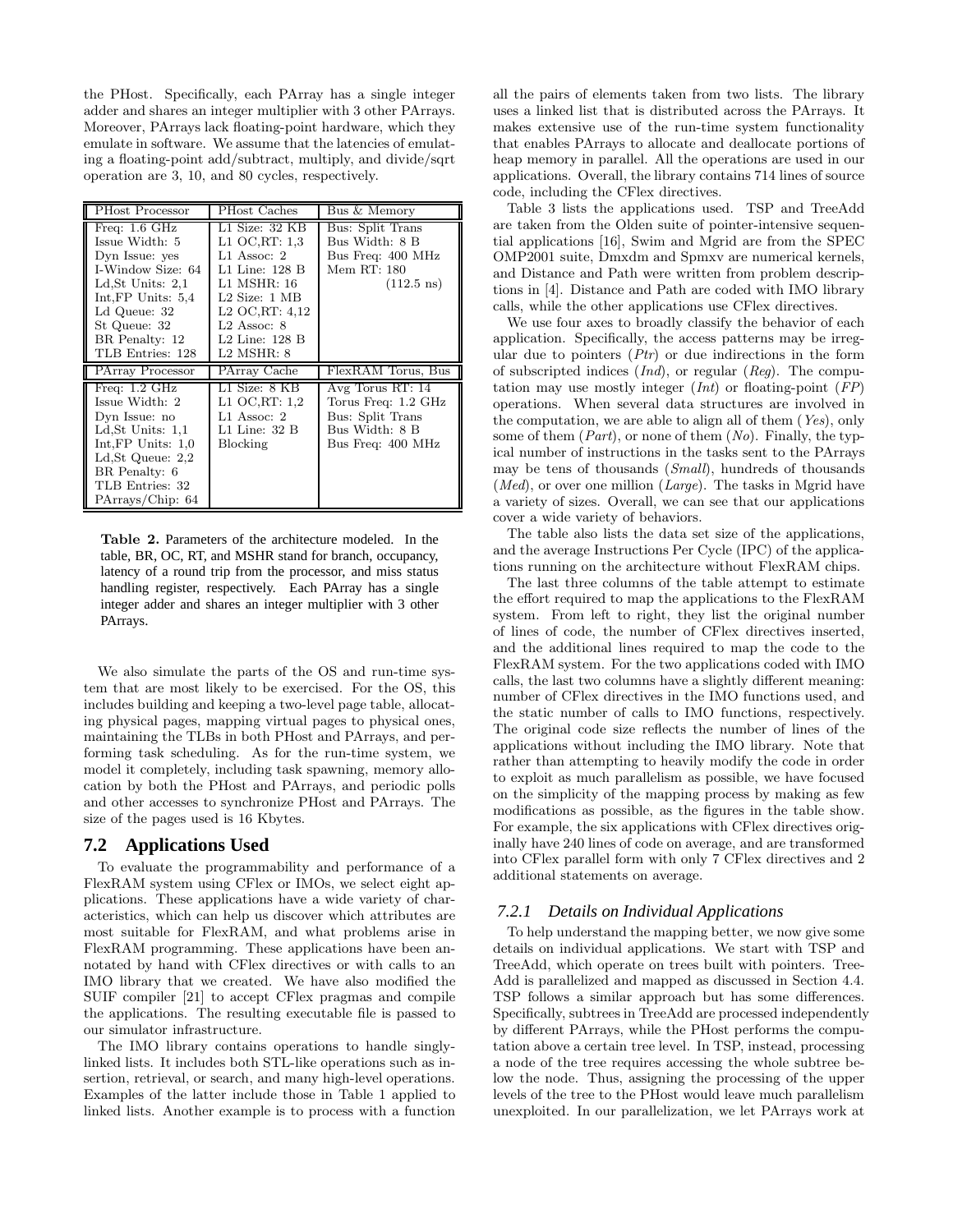| Applic.    | $\overline{\text{Coding}}$ | Application Characteristics |              |                                                                                                  |           | Data Set  | <b>Baseline</b> | Original       | Number     | Additional |
|------------|----------------------------|-----------------------------|--------------|--------------------------------------------------------------------------------------------------|-----------|-----------|-----------------|----------------|------------|------------|
|            |                            | Access                      | Data         | Align                                                                                            | Task Size | Size (MB) | $_{\rm IPC}$    | $_{\rm Lines}$ | Directives | Lines      |
| <b>TSP</b> | CFlex                      | $_{\rm Ptr}$                | FP           | $\overline{\phantom{0}}$                                                                         | Large     | 22        | 0.85            | 485            | 12         | 5.         |
| TreeAdd    | CFlex                      | $_{\rm Ptr}$                | $_{\rm Int}$ |                                                                                                  | Large     | 40        | 1.01            | 71             |            |            |
| Swim       | CFlex                      | Reg                         | FP           | Yes                                                                                              | Med       | 28        | 0.95            | 272            |            | 0          |
| Mgrid      | CFlex                      | Reg                         | FP           | Yes                                                                                              | Var       | 55        | 2.35            | 470            | 13         |            |
| Dmxdm      | CFlex                      | Reg                         | FP           | $\operatorname*{Part}% \left( X\right) \equiv\operatorname*{Part}\left( X\right) , \label{1.1}%$ | Large     | 23        | 3.47            | 81             |            |            |
| Spmxy      | CFlex                      | $_{\mathrm{Ind}}$           | FP           | No                                                                                               | Med       | 36        | 0.59            | 47             |            | $\theta$   |
| Distance   | <b>IMOs</b>                | $_{\rm Ptr}$                | $_{\rm Int}$ | $\overline{\phantom{0}}$                                                                         | Large     |           | 2.04            | 108            | 17         |            |
| Path       | <b>IMOs</b>                | Ptr                         | $_{\rm Int}$ | $\overline{\phantom{a}}$                                                                         | Small     | 13        | 0.33            | 165            | 17         | 9          |
| Average    |                            |                             |              |                                                                                                  |           | 27.3      | 1.45            | 212.4          | 9.6        | 3.4        |

Table 3. Characteristics of the applications used.

all levels of the tree and only reserve the root for the Phost. As the processing moves up the tree, there are fewer subtrees, which means both fewer active PArrays and that those PArrays have to access data in more memory banks.

Swim and Mgrid use the *test* input data set. Their access patterns are very regular and floating-point operations dominate the computation. We exploit the vast loop-level parallelism in these applications by simply replacing the original OpenMP directives by the corresponding CFlex ones. Note that, although the data set size of Swim uses about 28 Mbytes, its memory footprint is larger than 64 Mbytes because of internal page fragmentation. As a result, Swim requires at least two FlexRAM chips to execute without intensive swapping. Consequently, we did not perform experiments with Swim using a single FlexRAM chip.

Dmxdm and Spmxv are floating-point kernels. Dmxdm multiplies two  $1000 \times 1000$  dense matrices with blocking in the three dimensions. Each submatrix is copied into consecutive locations to improve the locality. One of the loops is also unrolled and jammed. Spmxv multiplies a sparse  $10000 \times 10000$  matrix with three million entries to a vector. The matrix is stored in Compressed Row Storage (CRS) format [1]. Column indices and non-zero values are not aligned because of their different size (four and eight bytes, respectively). These two kernels are parallelized by assigning a different PArray to compute a block of rows of the destination matrix (in Dmxdm) or a set of consecutive elements of the destination vector (in Spmxv). In both kernels, a single directive is required to parallelize the outer loop.

Finally, Distance and Path work with singly-linked lists using our IMO library of operations on these data structures. Distance takes a set of points in a two-dimensional space and finds all pairs of points that are closer than given distance; Path finds the shortest path between two given points in a graph. The IMO functions are designed to be very efficient for both the sequential (no FlexRAM) and the parallel (FlexRAM) execution of these applications. Still, there are some cases where the performance of the sequential execution can be hindered by IMO code structure that is better suited for parallel execution. In those cases, we wrote versions of these IMO functions that are optimized for the sequential execution, and we use them when evaluating the no-FlexRAM architecture.

## **8. EVALUATION**

To evaluate the impact of the intelligent memory, we measured the execution speedups of the FlexRAM system over the baseline workstation. In the following, we first examine the initial speedups obtained, and then evaluate compiler, run-time, and hardware optimizations.

## **8.1 Application Speedups**

In our evaluation, we examine FlexRAM systems with one or two FlexRAM chips. Figure 9 shows the resulting speedups for each application and their geometric mean (GMean). Recall that, to accommodate the working set of Swim, we need two FlexRAM chips. In the figure, the speedups correspond to the execution of the complete applications. All applications spend more than 99% of their original execution time in the section of the code parallelized with CFlex.



Figure 9. Execution speedups obtained using the FlexRAM system.

The figure shows that, for one FlexRAM chip, the speedup figures are quite good: while there is significant variability across applications, the geometric mean is about 9. In general, the applications with the highest speedups are those with irregular access patterns and those with integer computation. This was to be expected because dense numerical applications tend to make better use of large caches and good floating-point support of the PHost-only baseline workstation. In addition, applications such as Path, where PArray tasks largely use data located in the local memory bank, obtain better speedups than applications such as Spmxv where PArrays require data from other banks.

The locality of PArray accesses also affects the changes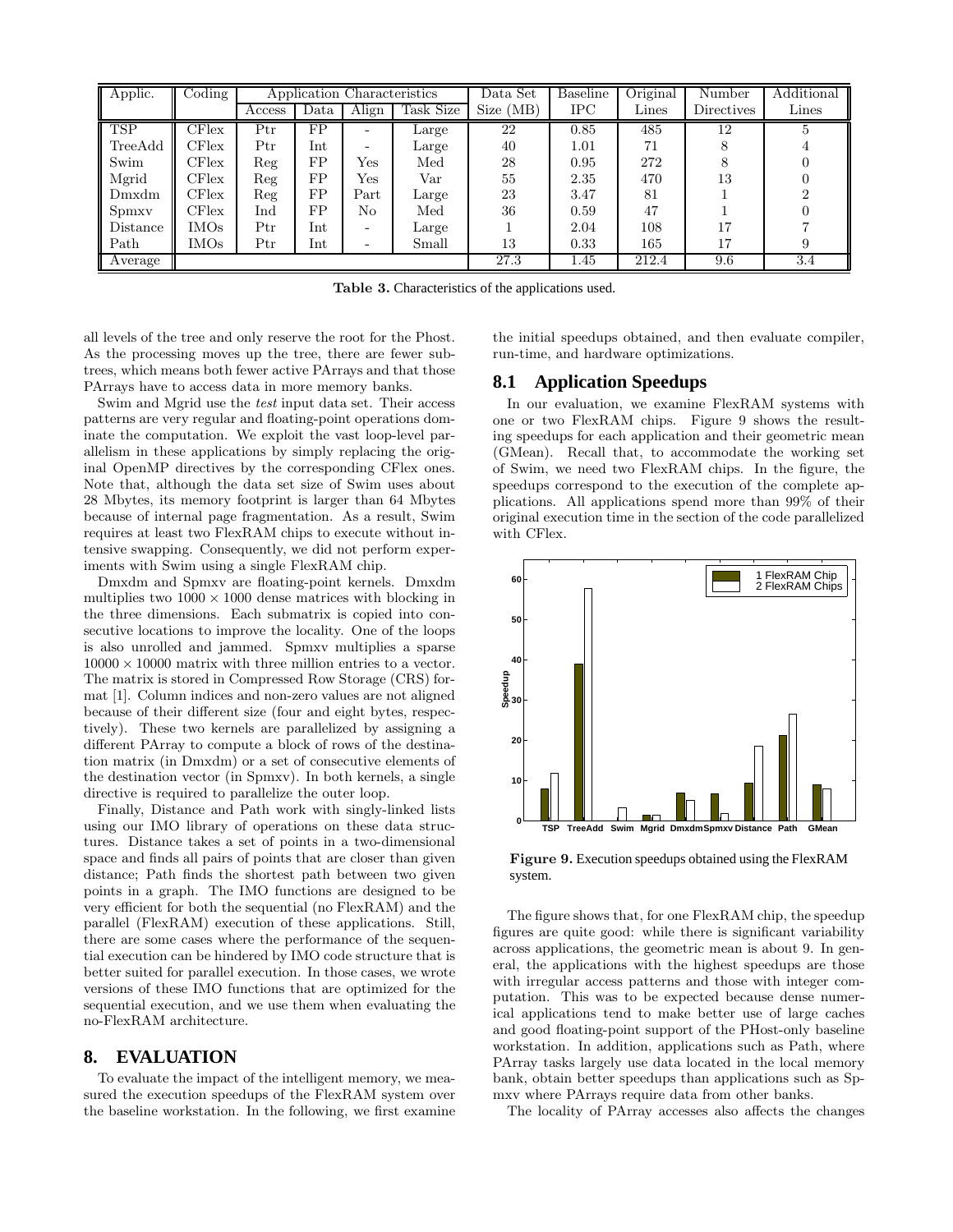in speedups as we go from one to two FlexRAM chips. In applications with good locality, the speedups go up, while in those with poor locality, the opposite occurs. In the second class of applications, the FlexRAM bus becomes a bottleneck for accesses to banks in other chips. Overall, without considering the contribution of Swim, the geometric mean of the speedups for two FlexRAM chips is not higher than for one. In general, contention in the FlexRAM bus and overheads due to synchronization and task spawning will grow with the number of FlexRAM chips. Consequently, unless the application requires little data movement and synchronization, it is generally advisable to use the smallest number of FlexRAM chips required to hold its data set.

## **8.2 Compiler and Run-Time Optimizations**

The CFlex versions of our applications often use on home clauses to leverage our first-touch page allocation policy and align data structures for local computation. We call these versions  $Opt$ , and have used them to calculate the speedups shown in Figure 9. Surprisingly, we found that CFlex versions of Swim and Mgrid without any on home clauses are faster than their corresponding Opt versions. In these new versions, which we call  $NoOpt$ , tasks are scheduled following the default policy when the on home clause is missing: cyclically across chips and then, within a chip, cyclically across PArrays. Pages are still allocated using the first-touch policy. The difference in speedups between the  $NoOpt$  and  $Opt$ versions is shown in the first two bars of Figure 10. Note that this effect only occurs for Swim and Mgrid.



Figure 10. Impact of compiler and run-time optimizations for task spawning and mapping in Swim and Mgrid.

These experiments helped us identify at least three compiler or run-time inefficiencies in spawning and mapping tasks. The first inefficiency results from the way tasks are spawned under the on home clause. Therefore, it only affects the  $Opt$  version. It occurs when the computation segments to be assigned to consecutive tasks access consecutive pages in the memory bank of the same PArray. The compiler generates one task for each page and assigns all the tasks to the same PArray. Unfortunately, the creation of so many tasks causes significant spawning and synchronization overheads. Moreover, assigning them all to the same PArray may reduce parallelism. The reason is that our run-time system can only spawn a task when all the previous tasks generated by the PHost have already been spawned. Moreover, if the destination PArray is busy executing another task, the spawn request is queued up in a register of the chip's FXCC. If the FXCC runs out of registers, the spawn request cannot be queued up and the run-time system has to wait for tasks to finish.

To eliminate this inefficiency, we changed our compiler as follows. Instead of generating different tasks that access consecutive pages of the same memory bank, the compiler combines all the work into a single task. This approach eliminates overheads and the potential run-time stall problem mentioned above. We call this optimization H for Homeallocation, and apply it to the  $Opt$  versions to obtain  $Opt+H$ . Figure 10 shows that  $Opt+H$  delivers higher speedups, especially for Swim.

The second inefficiency occurs in machines with more than one FlexRAM chip when tasks are mapped without the on home clause. Recall that, in this case, tasks are mapped cyclically among the FlexRAM chips. This is done for two reasons: to balance the usage of the chips and to reduce the likelihood of run-time stall due to running out of FXCC registers. Unfortunately, consecutive task spawns generate tasks that usually access related pieces of data, and often share the same data. Spawning these tasks on different chips often causes our first-touch page allocator to map the pages of consecutive portions of vectors and arrays on different chips. As a result, if tasks want to access information that is near in the virtual space, they are forced to use the FlexRAM bus and go across chips. Note that this problem still affects our Opt versions, since some of their code sections do not use the on home clause.

To eliminate this inefficiency, we change the mapping policy for consecutive tasks when the on home clause is not present. We perform cyclic mapping of tasks within a chip before moving to mapping tasks to the next chip. Consequently, each chunk of 64 consecutive tasks is mapped in the same chip. We call this optimization C for Consecutive-on*chip*, and apply it to the  $Opt+H$  versions to obtain  $Opt+H+C$ . Figure 10 shows the resulting speedups, which are now significantly higher. Note that  $Opt+H+C$  does not apply to single-chip systems.

Finally, there is a third, potential inefficiency that is intrinsic to the use of the on home clause. When assigning the computation to the PArray(s) on whose bank the data is located, we certainly obtain better locality. Unfortunately, we also restrict the number of PArrays that cooperate in the computation and, therefore, restrict parallelism.

Addressing this inefficiency involves distributing the data among as many PArrays as possible, which has negative effects on locality. Besides, we are limited by the fact that the granularity of the distribution in our system is the page. Therefore, computation to be parallelized using the on home clause that operates on small pieces of data can only be split among a few PArrays. This effect hurts Mgrid's performance. Consequently, we optimize task spawning and mapping as follows: on home clauses are applied only on loops that have more than 60 iterations. Otherwise, the loop is parallelized without applying the clause, thus losing locality but gaining in parallelism. This optimization attempts to ensure that the number of PArrays that execute the loop iterations is not too small despite the restriction that on home imposes.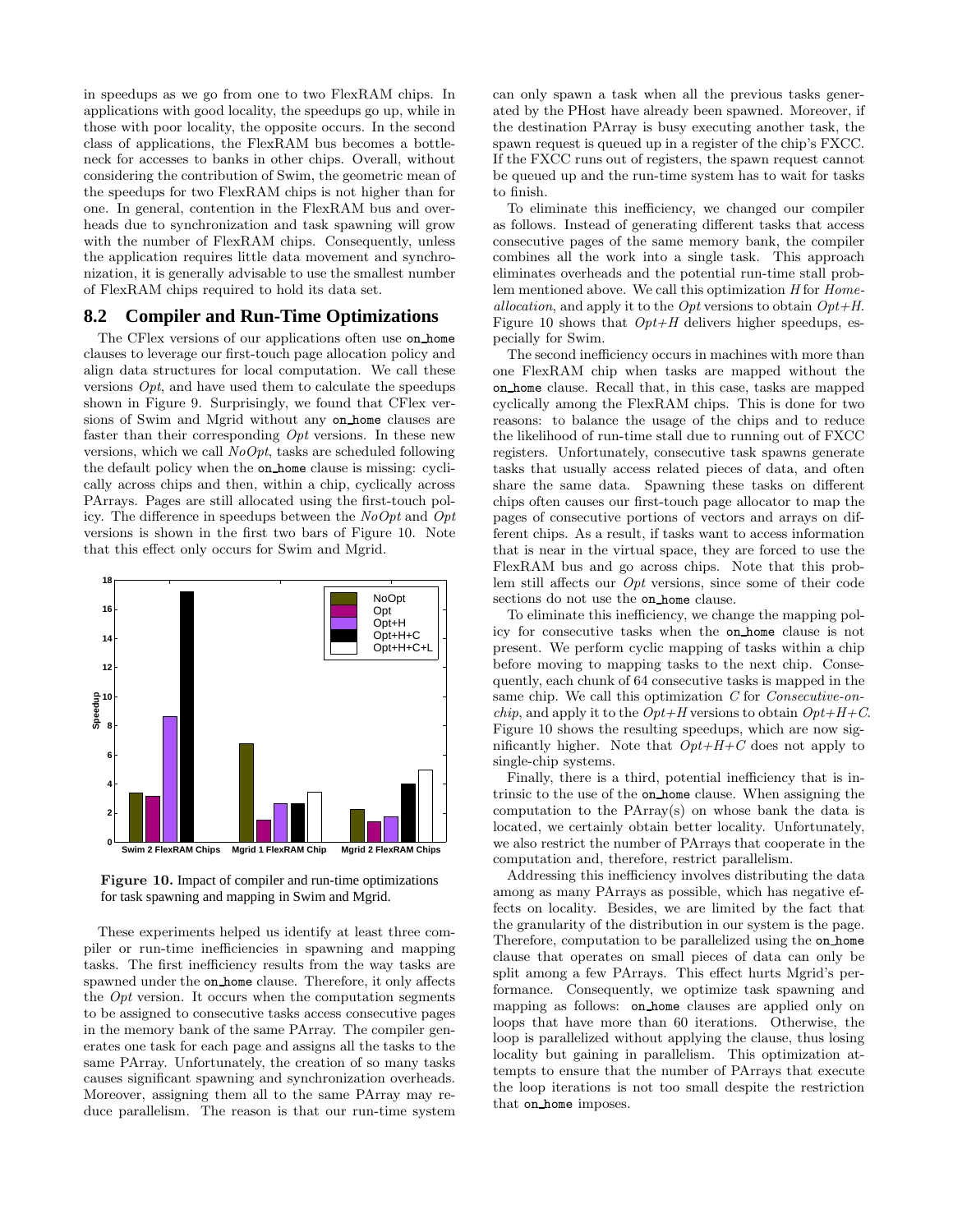We call this optimization L, for Limited on home. This optimization is only needed in Mgrid. The last bar in Figure 10 shows the small improvements obtained when applying it to the  $Opt+H+C$  version of Mgrid, to obtain version  $Opt+H+C+L$ .

#### **8.3 Hardware Optimizations**

In several applications, the PHost spawns many small tasks. Unfortunately, task spawning has overhead, as the PHost first stores the data needed by the task in a memory buffer, and then notifies the corresponding chip's FXCC, passing a pointer to the buffer and to the code to execute. Furthermore, the PHost must then poll the FXCC to ensure the task spawn has been successful, and repeat the operation if this has not been the case. In many cases, these tasks are spawned on the same chip and they execute the same code on different data. Consequently, we could significantly reduce the overhead by adding special hardware in the FXCC. That hardware could spawn the multiple tasks that execute the same code on the same chip in a single action. It could also queue the tasks that cannot be spawn immediately because the corresponding PArray is busy. The PHost would only have to fill the several buffers and then pass, with a single message, an array of buffer pointers and a pointer to the code. Moreover, if the buffers are placed in memory with a fixed stride, the PHost would only need to pass a single buffer pointer that points to the first buffer and the stride. Of course, in all cases, if the tasks need to execute different codes, the PHost would have to pass an array of code pointers.

We have simulated the optimization where the PHost passes to an FXCC a single buffer pointer, the stride, the number of buffers, and a single code pointer, and the FXCC then spawns all the tasks. The FXCC latency of the actual spawn does not change: it is the sum of the FXCC latencies of all the spawns. We call this optimization M for Multi-spawn, and apply it to the  $Opt+H+C+L$  versions of the codes to obtain  $Opt+H+C+L+M$ .

Figure 11 shows the speedups of all the applications for  $Opt+H+C+L+M$ . The figure also includes the original speedups of Figure 9 (Opt) and Opt+H+C+L. The H, C, and L optimizations mostly affect Swim and Mgrid. Overall, the figure shows that the multi-spawn optimization significantly speeds up Path and, to a lesser degree, TreAdd. Consequently, it is a useful improvement.

In summary, with all the software optimizations, a Flex-RAM system with 1 or 2 FlexRAM chips delivers an average speedup of 10 and 11, respectively, over a conventional server. If we include the multi-spawn hardware optimization, the average speedups become 11 and 12, respectively.

#### **8.4 Other Optimizations**

Recall from Table 3 that we deliberately minimized the number of directives and additional lines added to our codes. In this final experiment, we show that high-speedup versions of the applications can be written with additional code tuning. For example, we have developed a version of Dmxdm with 148 lines of code and 12 CFlex directives. This is in contrast to the version used up until now, which has 81 lines and 1 directive. The tuned version chooses a leader PArray in each FlexRAM chip to manage the movements of data to and from other FlexRAM chips. The other PArrays in the chip synchronize with the leader using FXCC locks, before



Figure 11. Impact of compiler, run-time, and hardware optimizations for task spawning and mapping.

consuming the data from the leader's buffer. The resulting code doubles the speedup of Dmxdm in Figure 11 for two chips. Overall, therefore, much higher speedups than those in Figure 11 can be obtained if we are willing tune the codes.

## **9. RELATED WORK**

Some proposals for programming intelligent memories [6, 10, 15] force the programmer to directly manage low-level operations such as communication via messages, cache management, data layout, or computation and data collocation. As a result, programming these machines is hard. Other proposals use a compiler to automatically partition the code into sections and then schedule each section on the appropriate processor [2, 17]. However, this approach has only been tried for simple codes and architectures.

More recently, Gilgamesh [19] proposes a middleware to simplify the programming of a machine with homogeneous, processor-memory nodes. This middleware supports objectbased management, allowing locality and load balancing with dynamic control. Some differences between Gilgamesh and CFlex are that Gilgamesh lacks support for heterogeneous processors, it targets a different system (a highlyparallel NUMA) and, because of the size of the expected system, it tolerates and requires major code re-writing.

Let us consider now OpenMP [14] and HPF [8], the most widely-known parallelization directives. CFlex is inspired by OpenMP. There are, however, several important differences. One is that the OpenMP machine model is UMA and, as a result, OpenMP lacks the locality-related clauses found in CFlex. As for HPF, local memories are meaningful to HPF, but it uses replication and alignment to take advantage of them. While this strategy may be adequate for relatively regular codes, data structures enabled by C pointers and structs, which are the focus for our work, cannot be partitioned with these directives. Note that CFlex provides mechanisms for implicitly distributing and even aligning both regular and irregular data structures (Section 4.4).

Task definition and synchronization is also more powerful in CFlex than in OpenMP or HPF. The sync/async clauses enable the spawn of new tasks dynamically outside loops. In